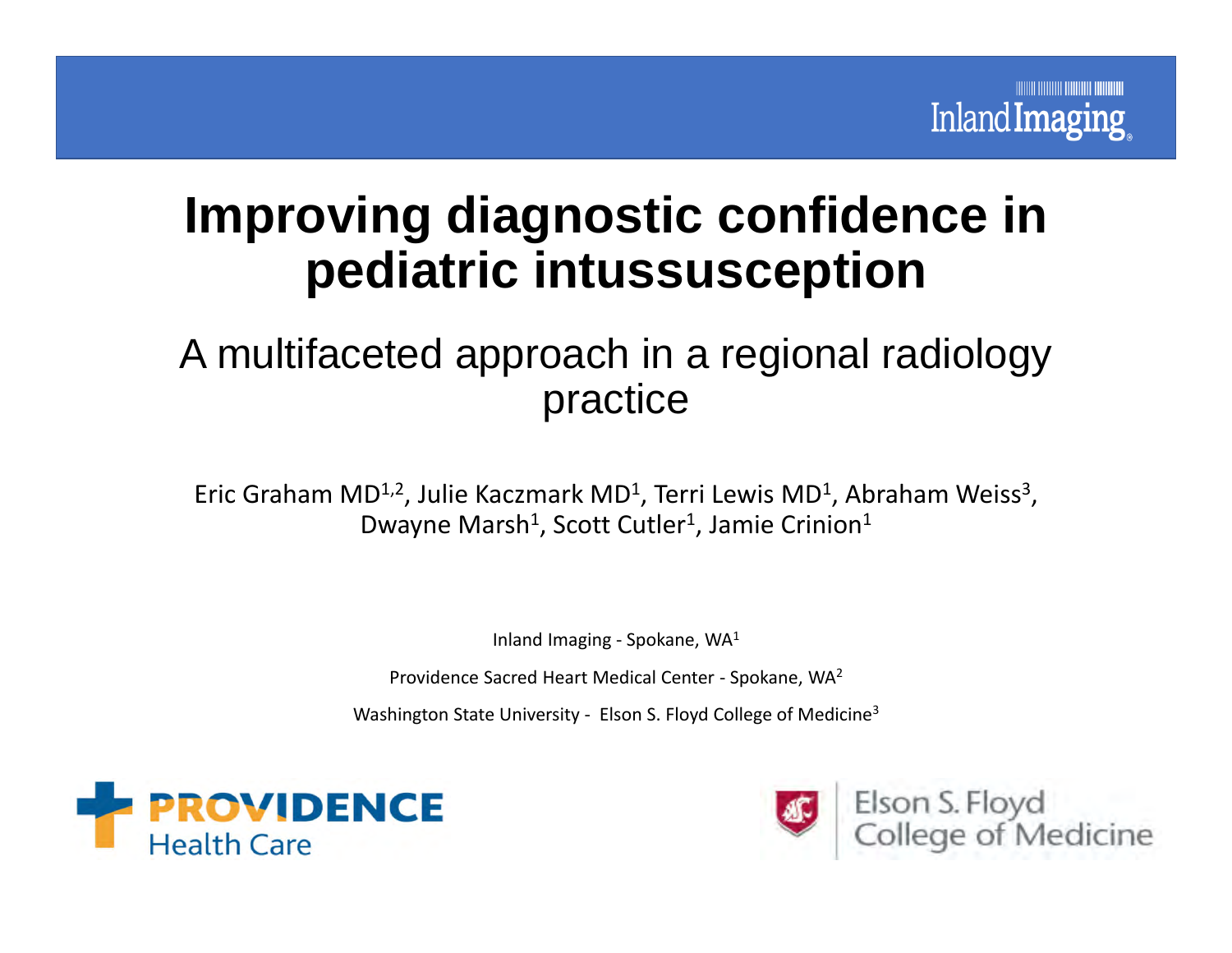# **Purpose and background**

### **Purpose**

- Standardization of initial management of suspected intussusception
- Increasemore configure commence of comparison and radiologists in pediatric exams, including intussusception

### **Background**

- Ileocolic intussusception is a common pediatric abdominal emergency typically diagnosed by ultrasound
- In our community practice, the exam is performed by a non ‐ specialized sonographer and may be interpreted by a pediatric or non ‐pediatric radiologist, depending on availability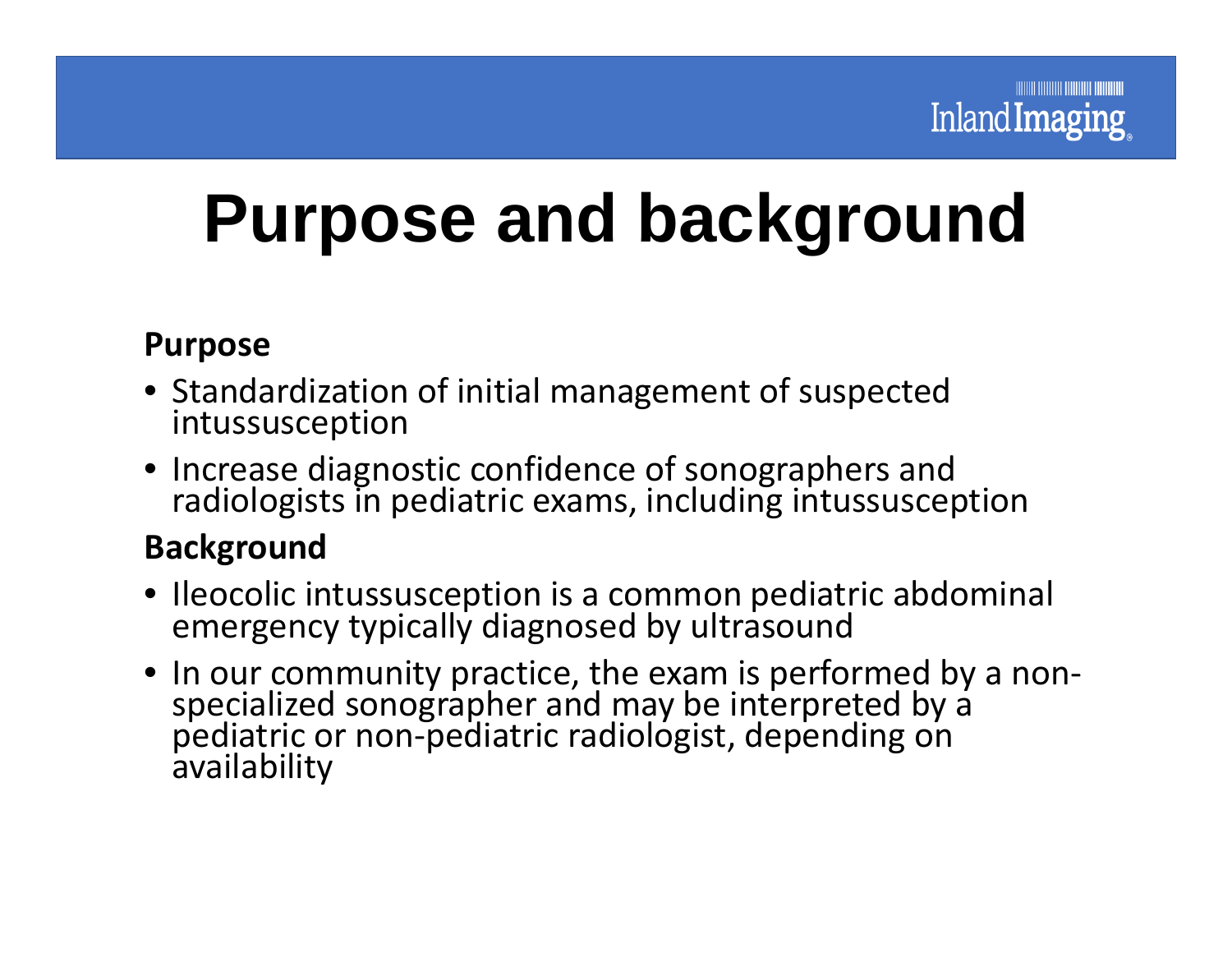## **Methods**

- Pre intervention survey including both radiologists and sonographers regarding exposure, knowledge, and confidence in imaging pediatric patients, including intussusception
- Case‐based CME presentation for sonographers and radiologists through didactic slides and videos summarizing imaging techniques, common findings, and the new reporting templates and management algorithm

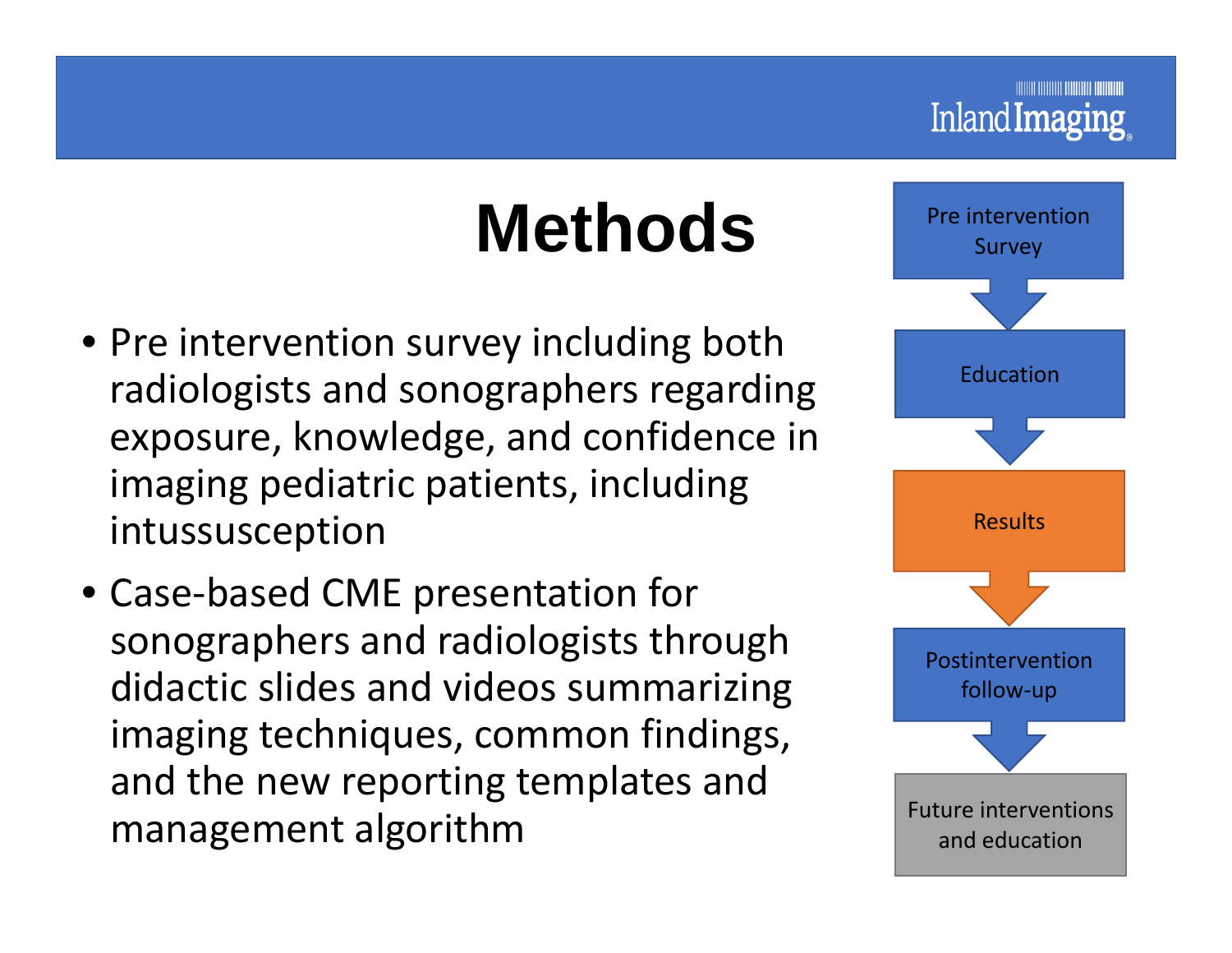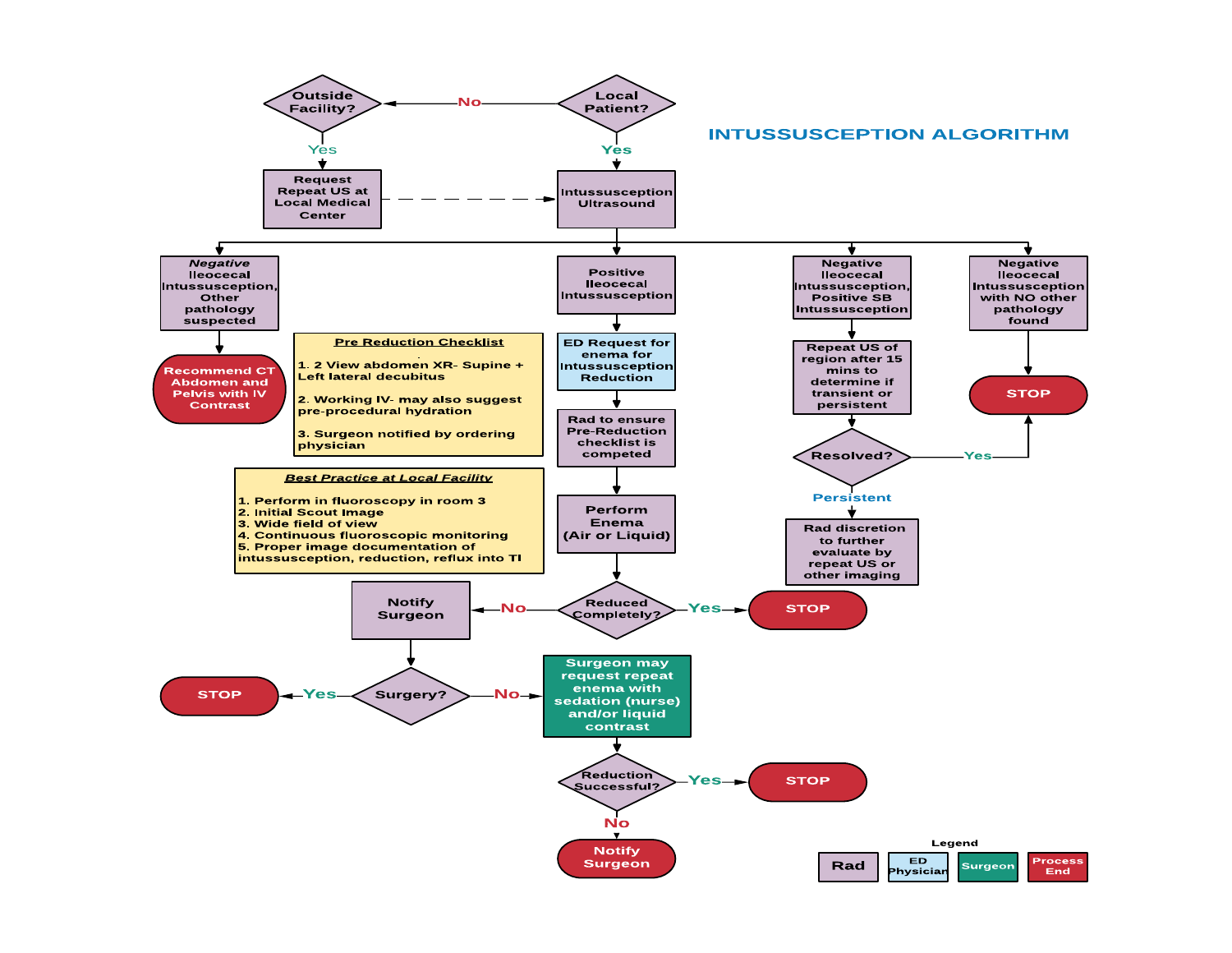#### **TITULI INI INI HITALI DINAMI** Inland Imaging

## **Sonographer checklist**

• In ‐house design for streamlinedcommunicationbetween sonographers and radiologists

| Exam:                                                                                                                                                                                                                                                    |                         |                           |                                             |                 |                             |                   |        |                             |
|----------------------------------------------------------------------------------------------------------------------------------------------------------------------------------------------------------------------------------------------------------|-------------------------|---------------------------|---------------------------------------------|-----------------|-----------------------------|-------------------|--------|-----------------------------|
| BMI:                                                                                                                                                                                                                                                     |                         |                           |                                             |                 |                             |                   |        |                             |
| <b>Clinical</b><br>Information:<br><b>Read Only</b><br><b>Clinical</b><br>Information:                                                                                                                                                                   |                         |                           |                                             |                 |                             |                   |        |                             |
| Findings:                                                                                                                                                                                                                                                |                         |                           |                                             |                 |                             |                   |        |                             |
|                                                                                                                                                                                                                                                          |                         |                           |                                             |                 |                             |                   |        |                             |
| No Yes                                                                                                                                                                                                                                                   | No Yes                  |                           |                                             | No Yes          |                             |                   | No Yes |                             |
| <b>Nausea/Voming</b>                                                                                                                                                                                                                                     | г                       | Jaundice                  |                                             | n               | <b>Urinary Incontinence</b> | n                 | r      | Fever                       |
| <b>Weight Loss/Gain</b>                                                                                                                                                                                                                                  |                         | <b>Bloody Stool</b>       |                                             | n               | <b>Kidney Stones</b>        |                   |        | <b>Hepatitis/Cinhosis</b>   |
| <b>Diarrhea</b>                                                                                                                                                                                                                                          |                         | <b>Hematuria</b>          |                                             |                 | <b>Painful Urination</b>    |                   |        | <b>Diabetes</b>             |
| <b>Bloating</b>                                                                                                                                                                                                                                          |                         | <b>Urinary Frequency</b>  |                                             |                 |                             |                   |        |                             |
| <b>Palpable Masses</b>                                                                                                                                                                                                                                   |                         |                           |                                             |                 |                             |                   |        |                             |
| Pain (location,                                                                                                                                                                                                                                          |                         |                           |                                             |                 |                             |                   |        |                             |
| duration)                                                                                                                                                                                                                                                |                         |                           |                                             |                 |                             |                   |        |                             |
| Cancer (type,<br>date, RX)                                                                                                                                                                                                                               |                         |                           |                                             |                 |                             |                   |        |                             |
|                                                                                                                                                                                                                                                          |                         |                           |                                             |                 |                             |                   |        |                             |
|                                                                                                                                                                                                                                                          |                         |                           |                                             |                 |                             |                   |        |                             |
| <b>Surgery (type,</b><br>ĸ                                                                                                                                                                                                                               |                         |                           |                                             |                 |                             |                   |        |                             |
| date)                                                                                                                                                                                                                                                    |                         |                           |                                             |                 |                             |                   |        |                             |
| <b>Medications</b>                                                                                                                                                                                                                                       |                         |                           |                                             |                 |                             |                   |        |                             |
| Labs/Outside<br><b>Studies</b>                                                                                                                                                                                                                           |                         |                           |                                             |                 |                             |                   |        |                             |
|                                                                                                                                                                                                                                                          |                         |                           |                                             |                 |                             |                   |        |                             |
|                                                                                                                                                                                                                                                          | Galibladder             |                           |                                             |                 |                             |                   |        |                             |
|                                                                                                                                                                                                                                                          |                         |                           |                                             | Murphy's Sign   |                             | Wall Thickness/mm |        |                             |
|                                                                                                                                                                                                                                                          | Pancreas                |                           |                                             | Rt. Kidney (cm) |                             |                   |        |                             |
|                                                                                                                                                                                                                                                          |                         | Lt liac                   |                                             | Lt. Kidney (cm) |                             |                   |        |                             |
| <b>Prox</b>                                                                                                                                                                                                                                              |                         | Mid                       |                                             | <b>Distal</b>   |                             |                   |        |                             |
| Spleen/cm                                                                                                                                                                                                                                                |                         | Urinary Bladder (Pre-     |                                             |                 | (Post-Void) ml              |                   |        |                             |
|                                                                                                                                                                                                                                                          | No                      | Void) mi<br><b>Yes</b>    |                                             |                 |                             |                   |        |                             |
|                                                                                                                                                                                                                                                          |                         | n                         | <b>US Pylorus-</b>                          |                 |                             |                   |        |                             |
|                                                                                                                                                                                                                                                          |                         |                           | Channel Length (mm)                         |                 |                             |                   |        |                             |
| Abdomen/Aorta/Renal-Bladder:<br><b>Liver/cm</b><br><b>Bile Duct/mm</b><br>Arteries / cm Rt Iliac<br><b>Aorta/cm</b><br><b>IVC</b><br>Pylorus Is identified?<br>Gastric distentions identified?<br>Passage of gastric contents<br>in pylorus identified ? |                         |                           | Single Wall Thickness                       |                 |                             |                   |        |                             |
|                                                                                                                                                                                                                                                          |                         |                           |                                             |                 |                             |                   |        |                             |
|                                                                                                                                                                                                                                                          |                         |                           | Intussusception-                            |                 |                             |                   |        |                             |
|                                                                                                                                                                                                                                                          |                         | <b>Yes</b>                | Intussusception diameter (cm)               |                 |                             |                   |        | Intussusception length (cm) |
|                                                                                                                                                                                                                                                          |                         | Yes                       | Intussusception location                    |                 |                             |                   |        |                             |
| Persistent intussusception identified No<br>Fatty core to intussusception present @ No<br>Simple free fluid<br>Complex free fluid                                                                                                                        | Absent<br><b>Absent</b> | <b>Present</b><br>Present | Unable to assess<br><b>Unable to assess</b> |                 | Small bowel appearance:     |                   |        |                             |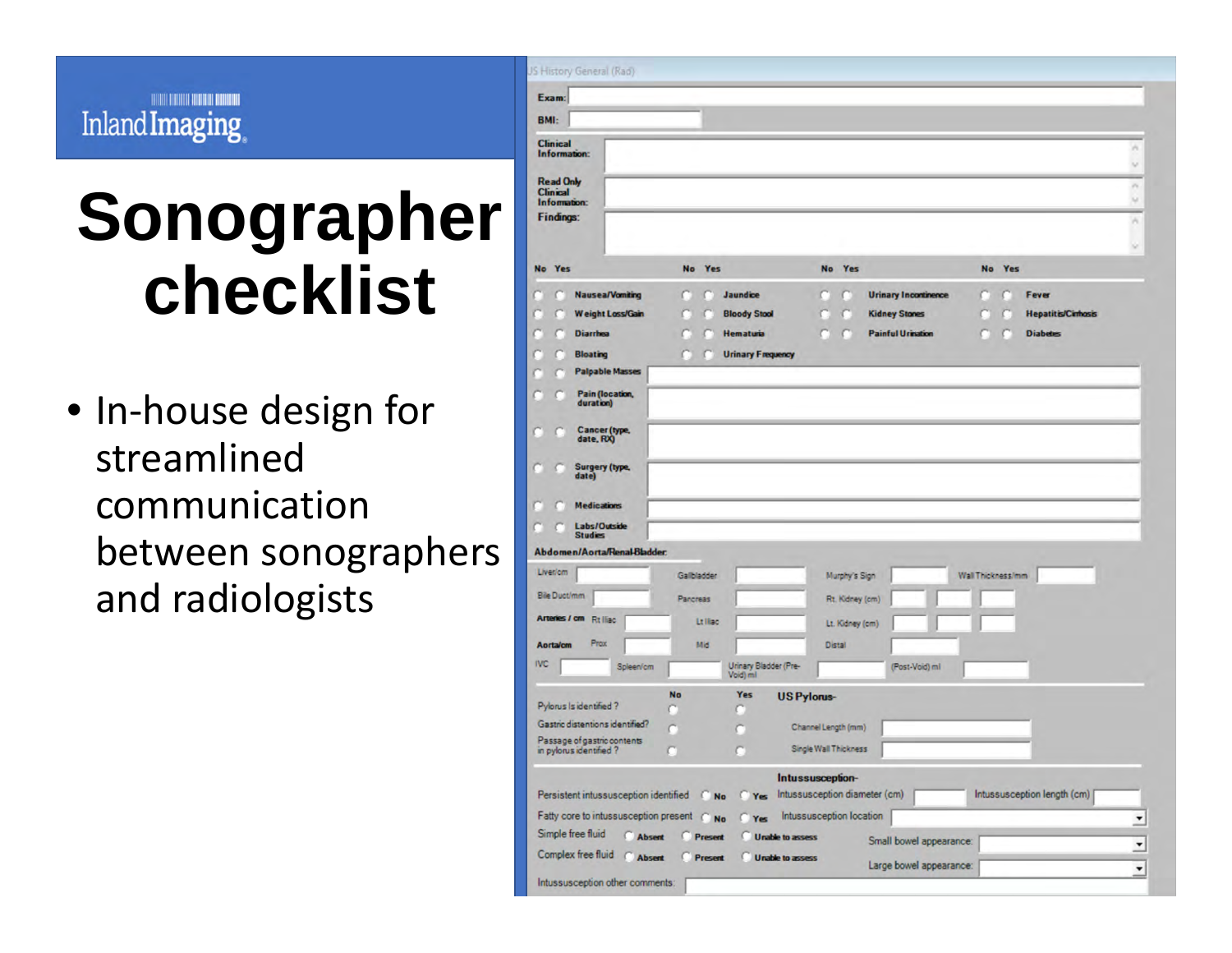**THE REAL PROPERTY AND REAL PROPERTY** Inland Imaging

## **Radiologist template**

• In ‐house design for streamlined communicationbetween sonographers and radiologists

| <b>EXAM DESCRIPTION:</b>                                                                                                                                                                                           |
|--------------------------------------------------------------------------------------------------------------------------------------------------------------------------------------------------------------------|
| ULTRASOUND ABDOMEN LIMITED FOR INTUSSUSCEPTION                                                                                                                                                                     |
| <b>CLINICAL INFORMATION:</b>                                                                                                                                                                                       |
| Abdominal pain.                                                                                                                                                                                                    |
| <b>COMPARISON:</b>                                                                                                                                                                                                 |
| None.                                                                                                                                                                                                              |
| <b>PROCEDURE:</b>                                                                                                                                                                                                  |
| Grayscale imaging of the periphery of the abdomen was performed assessing for intussusception.<br>Solid organs not interrogated.                                                                                   |
| <b>FINDINGS:</b>                                                                                                                                                                                                   |
| Persistent intussusception [is/is not] identified.                                                                                                                                                                 |
| Location: []                                                                                                                                                                                                       |
| Diameter: []                                                                                                                                                                                                       |
| Length: []                                                                                                                                                                                                         |
| Simple free fluid: []                                                                                                                                                                                              |
| Complex free fluid: []                                                                                                                                                                                             |
| Small bowel appearance: []                                                                                                                                                                                         |
| Large bowel appearance: []                                                                                                                                                                                         |
| Other findings: []                                                                                                                                                                                                 |
| <b>IMPRESSION:</b>                                                                                                                                                                                                 |
| No ileocolic intussusception.                                                                                                                                                                                      |
| Criteria for ileocolic intussusception: Bowel-in-bowel appearance with diameter of 2.0 cm or greater. A smaller<br>diameter likely represents incidental transient small bowel intussusception or other pathology. |
| Presence of significant free fluid and small bowel thickening suggest process other than intussusception.<br>Appendicitis or other pathology should be considered.                                                 |

Colonic wall thickening and/or dilation suggests process other than intussusception. Colitis or other pathology should be considered.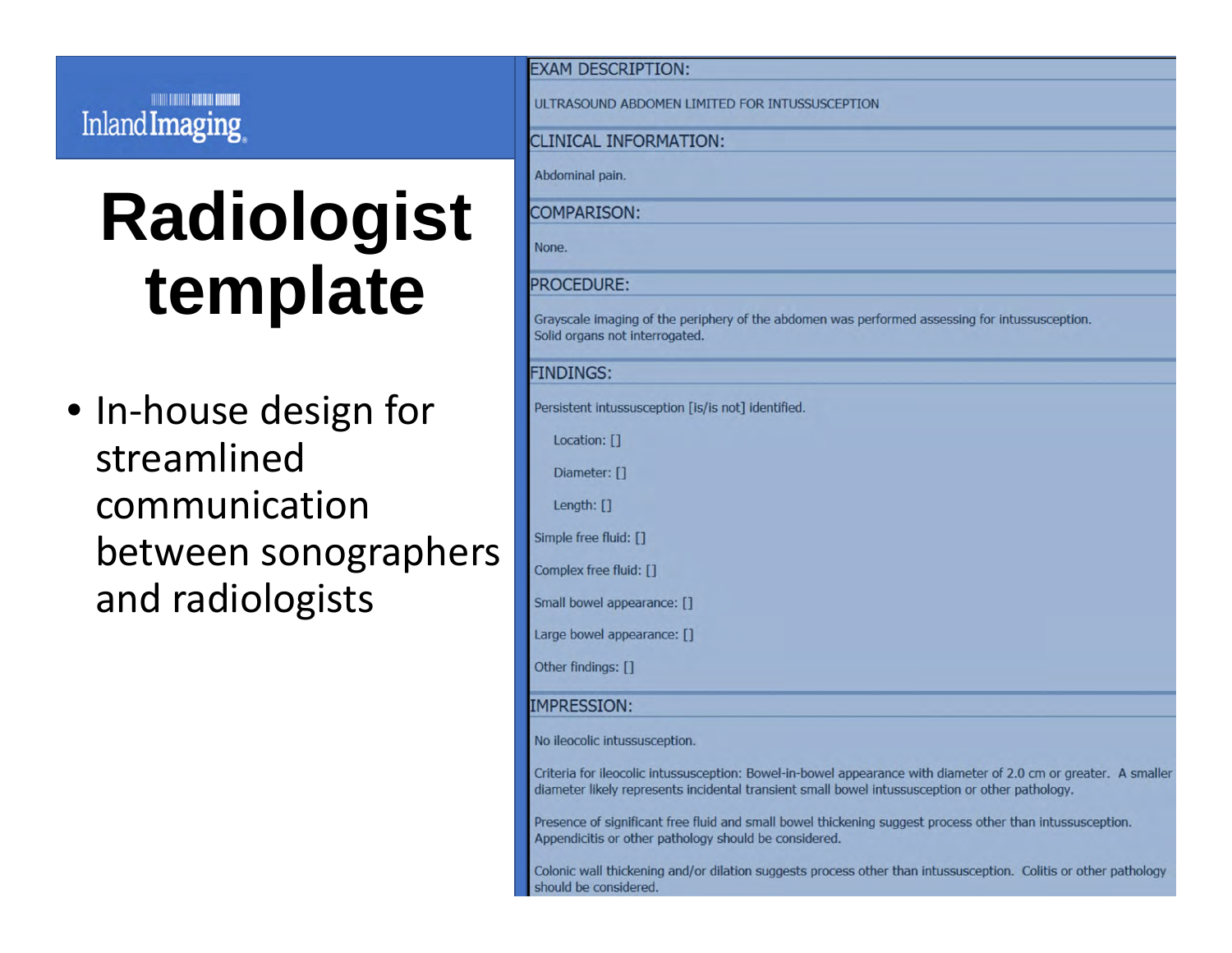

## **Sonographer education**

•• Detailed instructions for the entire imaging process, from techniques to image collection and pathologic features

# INTUSSUSCEPTION **Exam Techniques**

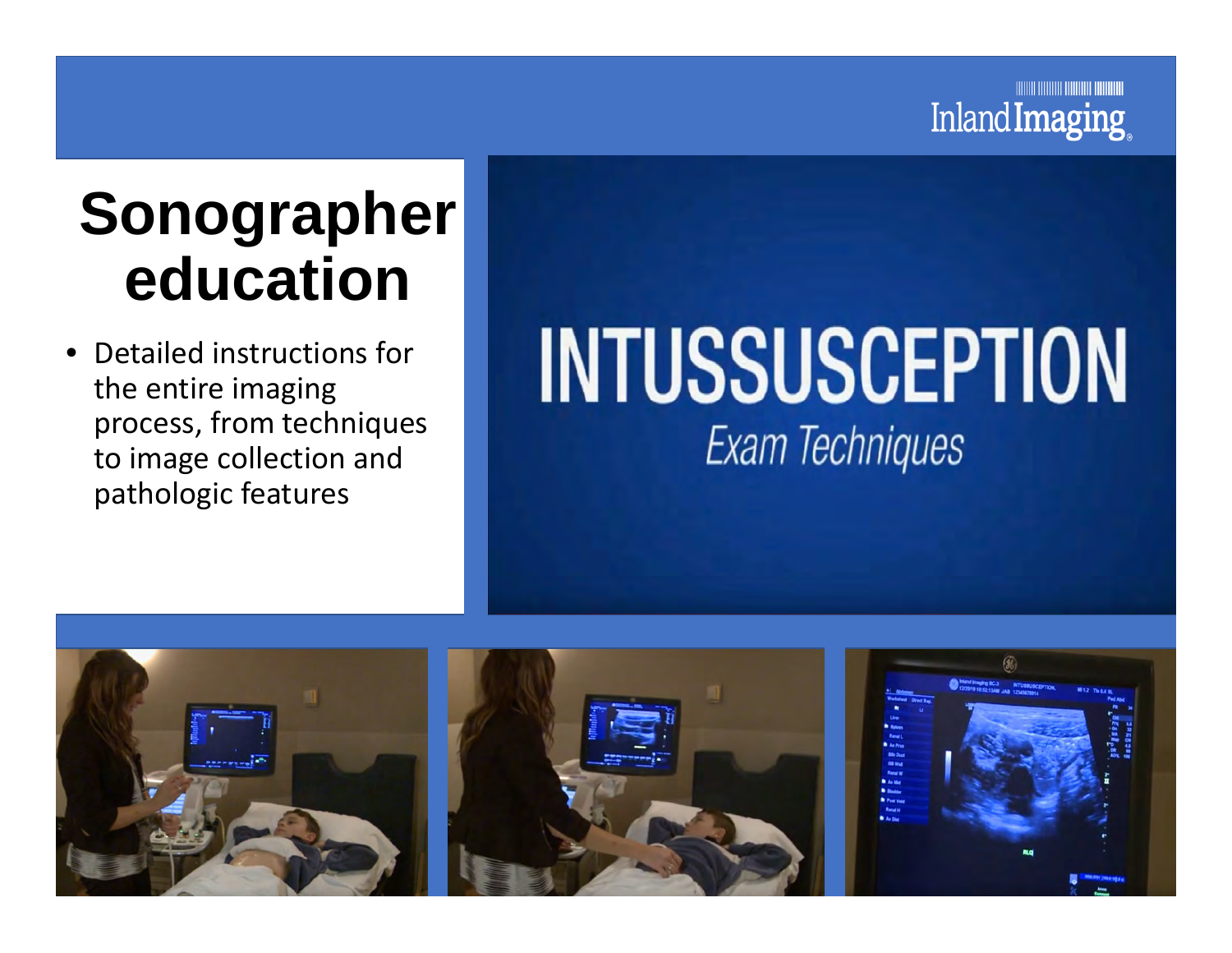### <u> ANALIA ANALIA ANALIA INDIANA</u> Inland Imaging

## **Radiologist education**

• Narration of ileocolic and small bowel ‐small bowel intussusception with key findings





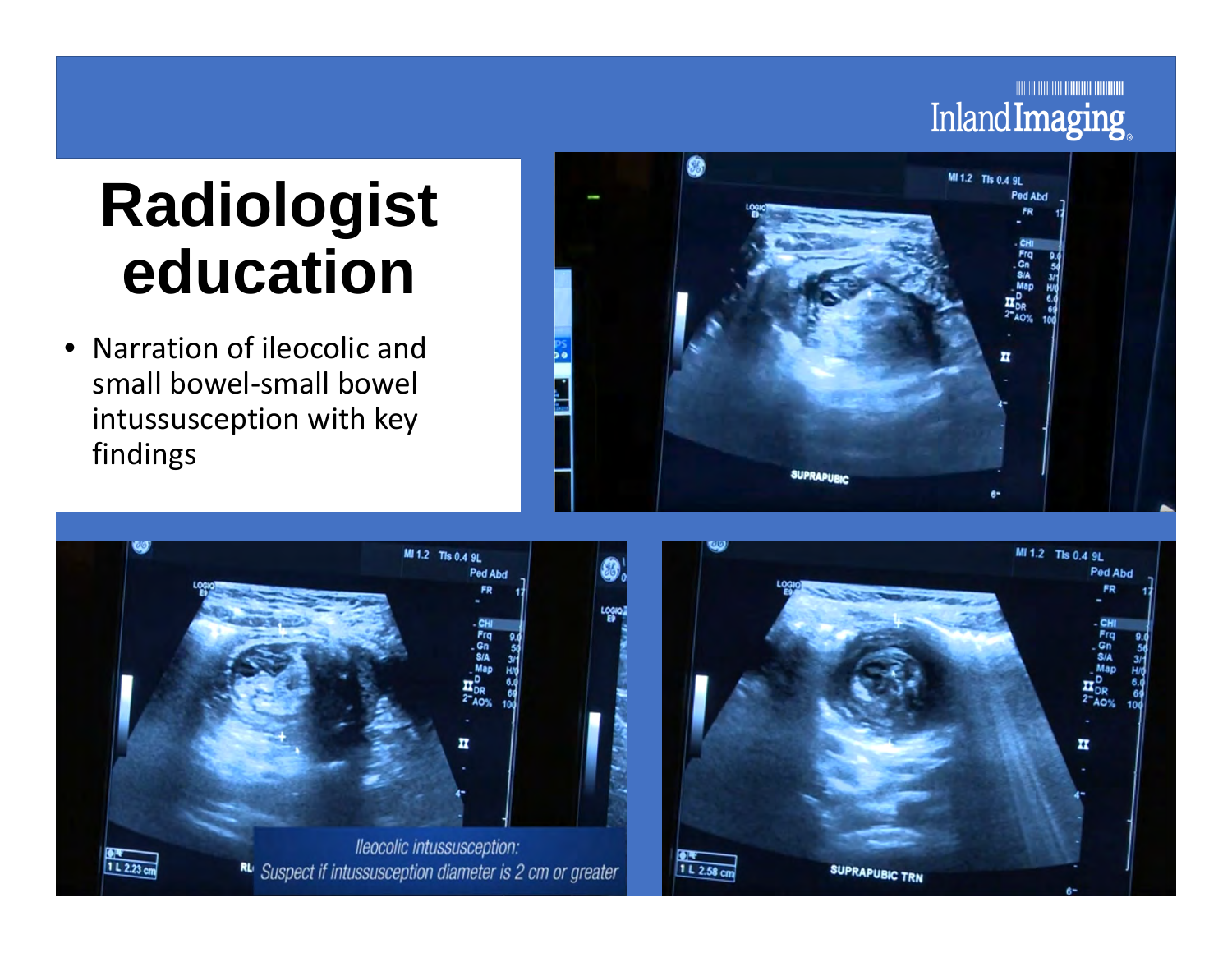### **TITULI INTIIN INTIIN I** Inland Imaging

## **Results**

- $\bullet$  Test scores improved following entire set of education materials (cranial, pylorus, intussusception, appendix)
- • Radiologists reported significantly increased confidence in interpretation and felt training was adequate
- • $\bullet\,$  There was a lack of significant improvement in sonographers; this may be due to infrequent exposure to live cases and overall pediatric training
- • Narrative feedback described an improved understanding of small‐ bowel‐small bowel and ileocolic intussusception and common pitfalls



#### **Effect of ultrasound education materials**